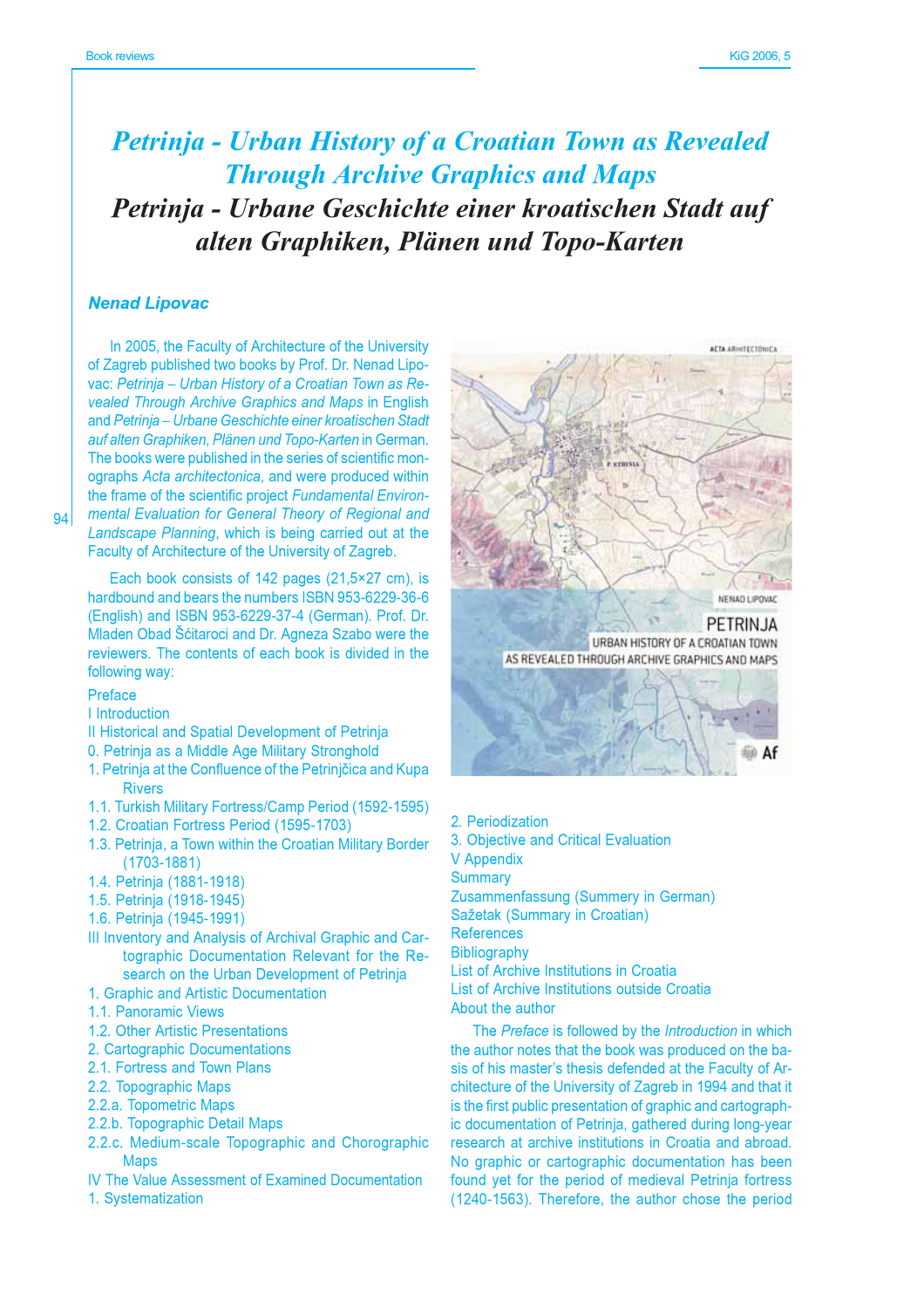# **Petrinja - Urban History of a Croatian Town as Revealed Through Archive Graphics and Maps** Petrinja - Urbane Geschichte einer kroatischen Stadt auf alten Graphiken, Plänen und Topo-Karten

### **Nenad Lipovac**

Arhitektonski fakultet Sveučilišta u Zagrebu objavio je 2005. godine dvije knjige prof. dr. sc. Nenada Lipovca: Petrinja - urban history of a Croatian town as revealed through archive graphics and maps na engleskom i Petrinja – Urbane Geschichte einer kroatischen Stadt auf alten Graphiken. Plänen und Topo-Karten na niemačkom jeziku. Prijevod naslova knjiga na hrvatski jezik je Petrinja - urbana povijest hrvatskoga grada na starim grafikama, planovima i kartama. Knjige su objavljene u ediciji znanstvenih monografija Acta architectonica, a nastale su u okviru znanstvenog projekta Osnove vrednovanja prostora za opću teoriju prostornog i krajobraznog planiranja koji se izvodi na Arhitektonskom fakultetu Sveučilišta u Zagrebu.

Svaka knjiga sastoji se od 142 stranice formata 21,5×27 cm, tvrdo su ukoričene i nose oznake ISBN 953-6229-36-6 (engleski jezik) i ISBN 953-6229-37-4 (njemački jezik). Recenzenti su bili prof. dr. sc. Mladen Obad Šćitaroci i dr. sc. Agneza Szabo. Sadržaj svake knjige podijeljen je ovako:

Predgovor

- I. Uvod
- II. Povijesno-prostorni razvoj Petrinje
- 0. Petrinja kao srednjovjekovna vojna tvrđava
- 1. Petrinia na utoku rijeka Petriničice i Kupe
- 1.1. Razdoblie turske voine utvrde (1592-1595)
- 1.2. Razdoblie hrvatske utvrde (1595-1703)
- 1.3. Petrinia, grad unutar Hrvatske voine kraiine (1703-1881)
- 1.4. Petrinja (1881-1918)
- 1.5. Petrinja (1918-1945)
- 1.6. Petrinia (1945-1991)
- III. Inventarizacija i analiza arhivske grafičke i kartografske dokumentacije relevantne za istraživanje urbanog razvoja Petrinje
- 1. Grafičko-likovna dokumentacija
- 1.1. Vedute
- 1.2. Ostali likovni prikazi
- 2. Kartografska dokumentacija
- 2.1. Planovi utvrde i grada
- 2.2. Topografske karte
- 2.2.a. Topometrijske karte
- 2.2.b. Topografske detaline karte
- 2.2.c. Pregledne topografske i korografske karte
- IV. Valorizacija istražene dokumentacije
- 1. Sistematizacija



- 2. Periodizacija
- 3. Objektivno i kritičko vrednovanje
- V. Dodatak
- Summary

Zusammenfassung

- Sažetak
- Bibliografija

Popis arhivskih institucija u Hrvatskoj Popis arhivskih institucija izvan Hrvatske O autoru

Nakon Predgovora slijedi Uvod u kojem autor navodi da je knjiga izrađena na temelju njegova magistarskog rada obranjenog na Arhitektonskom fakultetu Sveučilišta u Zagrebu 1994, te da je ona prvo javno predstavljanje grafičke i kartografske dokumentacije za Petrinju prikupljene tijekom višegodišnjih istraživanja po arhivskim ustanovama u Hrvatskoj i izvan nje. Budući da za razdoblje srednjovjekovne petrinjske utvrde (1240-1563) do sada nije pronađena nikakva grafička ili kartografska dokumentacija, autor je za razdoblje za koje je prikupljao gradivo uzeo između 1592. i 1945. godine. Naglašava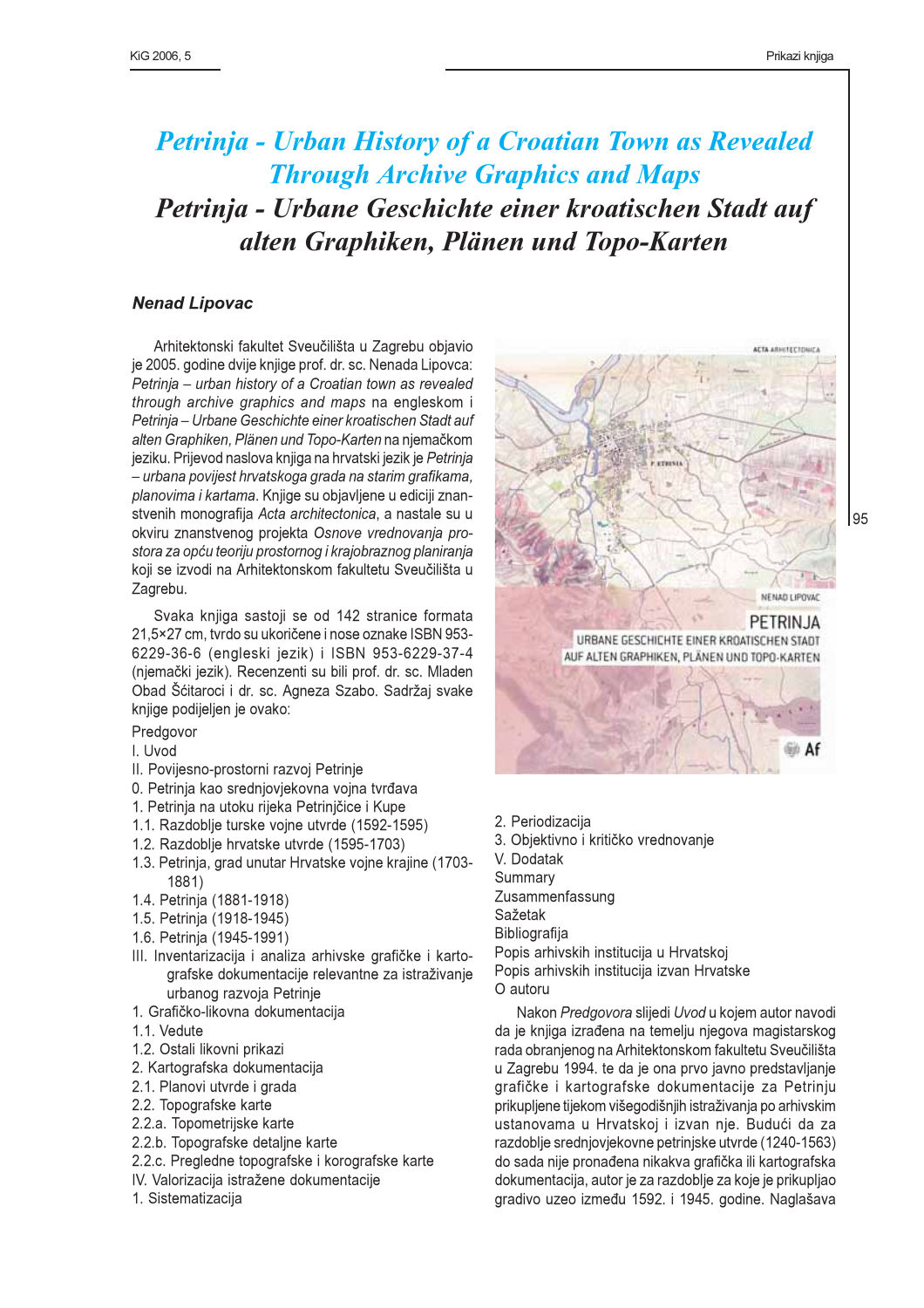between 1592 and 1945 for the period he was collecting the material for. He points out that most graphic and cartographic documents in the book have not been published vet, in Croatia or elsewhere, so the existence of some of them was completely unknown.

An overview of historical and spatial development of Petrinia is given in the second chapter. The author notes that the first written mention of Petrinia can be found in the Kolomanova povelja (Koloman's Charter) from 1240, and that in historical documents Petrinia is known as Stara Petrinia (Old Petrinia), whose location is unknown. Today's Petrinja, situated at the confluence of Petrinjčica into Kupa River is connected with Stara Petrinja only by name. In 1563, the Stara Petrinia fortress was completely destroyed, and a smaller quardhouse was built in its place. With the disappearance of Stara Petrinja, the name Petrinja disappeared from written and cartographic documents until 1592, when it is first mentioned only as a military camp, and as a settlement afterwards. The author divided the history of the Nova Petrinia development into six periods and described each one.

 $96<sup>1</sup>$ 

The central chapter of the book is the third one. Those archive graphical and cartographical units, which in the author's opinion can provide reliable information about the foundation of the town of Petrinia in time and space, are processed in the third chapter. In order to facilitate the analysis and evaluation, the author divided the collected archive graphic and cartographic documentation into two large groups: graphical-artistic and cartographic documentation. Each of these groups is dealt with in a separate subchapter, and has additional divisions into groups and subgroups in order to make the best use possible of all data drawn from a particular archive unit. Within the chapter Graphic and artistic documentation. the archive units are divided into two groups. The first group encompasses various representations of the Petrinia fortress and two panoramic views of Petrinia as a town. The main critic factor in determining the time sequence was the appearance of the fortress, then the time marking which could be found in the drawing, taking into account that in some cases the time marking of a representation does not match the real time of the represented content of the fortress. The author notes that, during the research, he found some materials produced with various artistic techniques that cannot be put into any of the previously mentioned categories (views, town plans, topographic maps), and he described them in another group as other artistic representations. The second subchapter Cartographic Documentation has descriptions of all archive cartographic documentation about Petrinja found so far. They are divided into two basic groups: town plans and representations of Petrinia on topographic maps which are described and analysed in three subgroups, depending on scale: topometric maps (up to scale of 1:10 000), topographic detail maps (1:10 000-1:100 000), topographic general maps (up to 1:500 000) and chorographic maps (at the scale smaller than 1:500 000). The author points out that lots of errors were noticed on all chorographic maps, which is one of the main characteristics of map production for the period between 16th and 18th century, when maps were often copied while adding several artistic and cartographic elements. Map symbols presented on chorographic maps were grouped by the author, by the way of representing Petrinja, like this: symbol as a fortress drawing, fortress with elements of fortress and settlement, symbol as a drawing of civil objects and symbol as a geometric symbol. Within each group, symbols are put according to the map date. For each archive unit, along its reproduction. the author lists collected technical data; title or content of representation, author, publisher, place and year of publishing, institution it is kept in, production technique, paper and frame size, scale and a description and evaluation of a particular unit. Most of the maps and most valuable sources were found at the War Archive in Vienna. and in Cartographic Collections of the Croatian Historical Museum and Croatian State Archives in Zagreb.

Evaluation of studied documentation is the theme of the fourth chapter. The author notes that, as far as he knows, a professional systematization and evaluation of graphical and cartographic documentation of Petrinja has not been produced so far. Therefore, his idea was to carry out a critic evaluation of each particular archive graphical or cartographical unit on the basis of available historical written of graphic documents in order to determine their usability authentic documents in research of urban town development.

The fifth chapter contains summaries in English, German and Croatian. It is followed by a list of references and a list of archive institutions in Croatia and abroad. The author's biography can be found at the end of the book.

At the end, the author points out that searching for the other and until now unknown archive documentation about Petrinia and a drive for its research should not end with this work. From it, one could draw a conclusion that historical and cartographic heritage about Petrinja is rich, but still not completely explored.

Special value of the book is the executed analysis and critic evaluation of about 80 archive units in which Petrinja is represented. Among those, there are several which were so far unknown to wider, even professional public.

We would like to congratulate the author and the publisher on publishing the books about Petrinia in two languages, since numerous graphical representations enable the introduction of historical and spatial development of Petrinia and to researchers and readers outside Croatia. These two richly illustrated books are going to serve geographers, historians, cartographers, art historians and others as a source of lots of valuable data. Besides, these books will certainly serve as a spark and orientation to other urbanists and architects to explore and respect the historical values of a particular town, no matter how hidden or out of reach they seem to be.